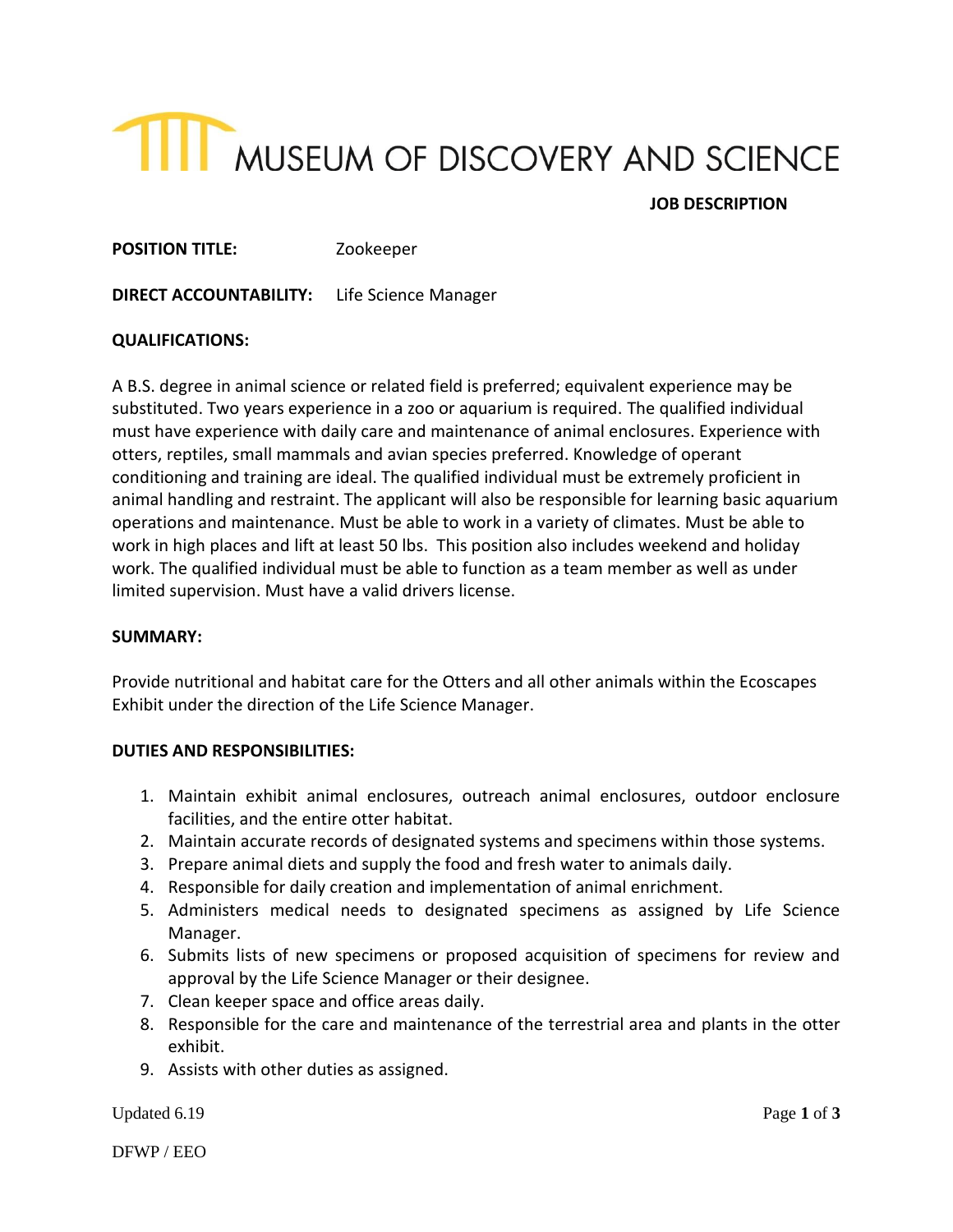#### **COMPETENCIES:**

- 1. Written and Verbal Communication Skills.
- 2. Time Management.
- 3. Collaboration Skills.
- 4. Personal Effectiveness/Credibility.
- 5. Flexibility.
- 6. Stress Management/Composure.

#### **SUPERVISORY RESPONSIBILITY:**

This position has no supervisory responsibilities.

#### **WORK ENVIRONMENT:**

This job operates in a professional museum environment. Will work with a variety of animals. Will need to work with modern technology including walkie talkie radio, computer, microphones, and tablets.

#### **PHYSICAL DEMANDS:**

This job operates in a fast-paced, informal educational museum setting. Must be able to perform the following physical behaviors repetitively throughout a shift: standing, walking, handling, reaching horizontally, grasping firmly, reaching above the shoulder, reaching below the waist, pushing buttons, bending, twisting, stooping, squatting, crouching, kneeling, pushing, sitting on the floor and carrying items upstairs. Must be able to work in high spaces 30' and higher, and work in awkward positions: prone, supine, etc. with ability to work 8 hours a day at a bench or moving from area to area as the situation demands. Must be able to lift and carry up to 50 lbs. Position may include indoors and outdoors in extreme temperatures. Must be able to stand for long periods of time.

#### **POSITION TYPE AND EXPECTED HOURS OF WORK:**

This is a full-time hourly position, 40 hours per week, with benefits starting after probation period. Overtime available on approval of Life Science Manager. Days and hours of work are Monday through Sunday, 8:30 a.m. to 5 p.m. May be required to work some evenings and/or weekends.